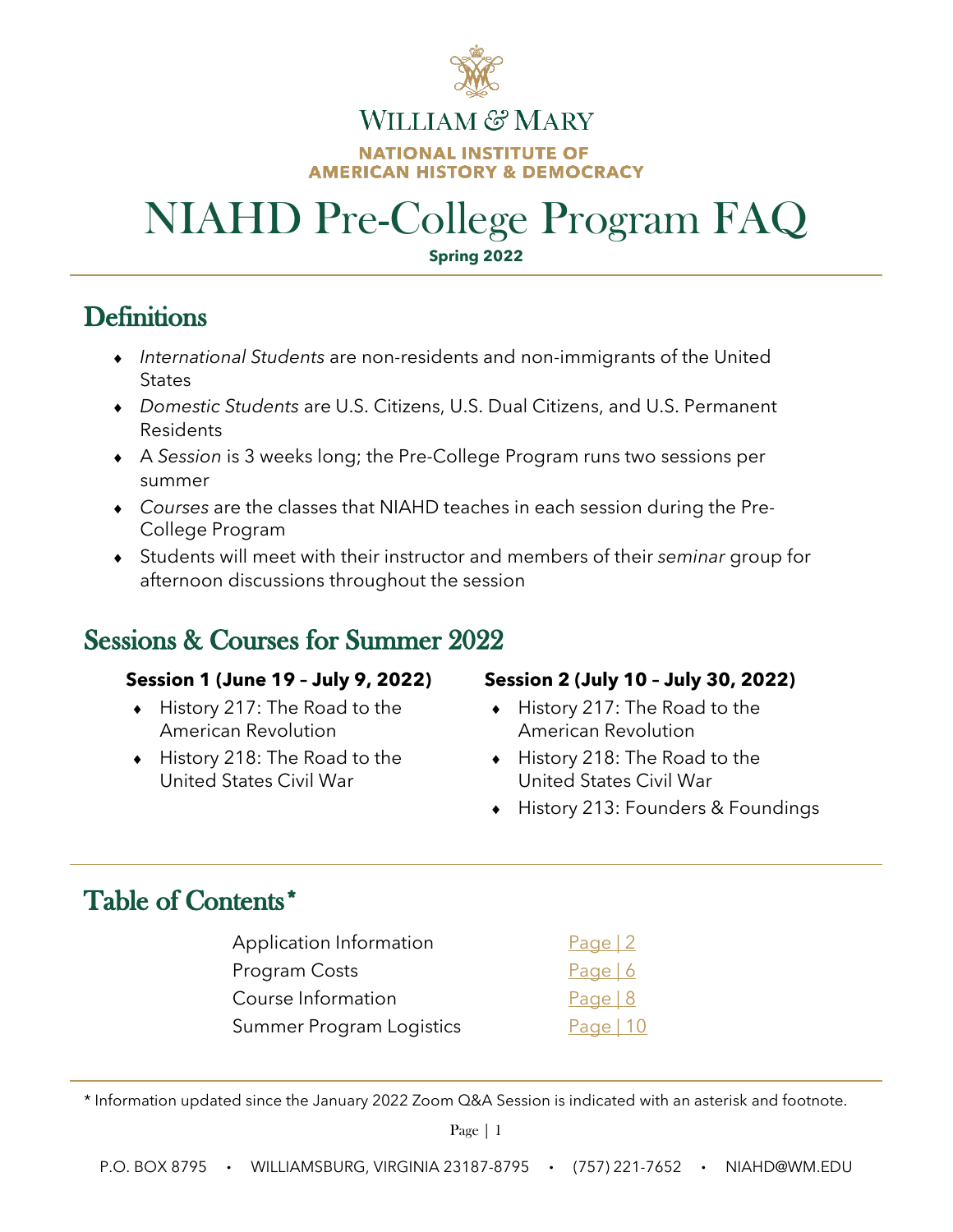# <span id="page-1-0"></span>**Application Information**

*General program information and admissions details*

### **Q: When can I attend NIAHD's Pre-College Program?**

A: The Summer 2022 Pre-College Program in American History will have two sessions:

- ♦ Session 1: June 19 July 9, 2022
- ♦ Session 2: July 10 July 30, 2022

<https://www.wm.edu/as/niahd/precol/about/when/index.php>

### **Q: How many classes do I take as a Pre-College student?**

A: Students take one of NIAHD's three Pre-College courses: History 217, History 218, or History 213. You will rank your preferred courses and sessions in the Applicant Portal, and if admitted into the Program, we will enroll you in your top choice, as long as it is still open.

<https://www.wm.edu/as/niahd/precol/about/courses/index.php>

### **Q: How many applications does NIAHD receive for the Pre-College Program?**

A: In 2021, approximately 160 students started an application for NIAHD's Pre-College Program. A total of 54 students attended virtual classes last summer.

### **Q: How many students will NIAHD admit to the Summer 2022 Pre-College Program?**

A: While NIAHD does not have a predetermined number of students to admit for History 217 and History 218, we will have plenty of dorm space to welcome over 200 students to the William & Mary campus in 2022! Additionally, given its virtual format, there is no limit on the number of students we can admit to History 213. Seminar groups will be capped at 12 students per instructor for History 217 and History 218, and 10 students per instructor for History 213.

### **Q: What are the demographics of NIAHD's Pre-College Program? \***

A: Students from diverse racial, ethnic, religious, cultural, and geographic backgrounds have thrived in our program each summer, and our program design reflects an evidencebased pluralist history. We welcome applications from Black, Hispanic/Latino, Asian-American, Middle Eastern, LGBTQ+, ESL, neurodivergent, dis- and differently abled, and international students, as well as Americans living abroad. Students with questions about the capacity of the NIAHD program to accommodate particular social, cultural, or medical needs should reach out to [precol@wm.edu.](mailto:precol@wm.edu)

\* New Q&A added March 2022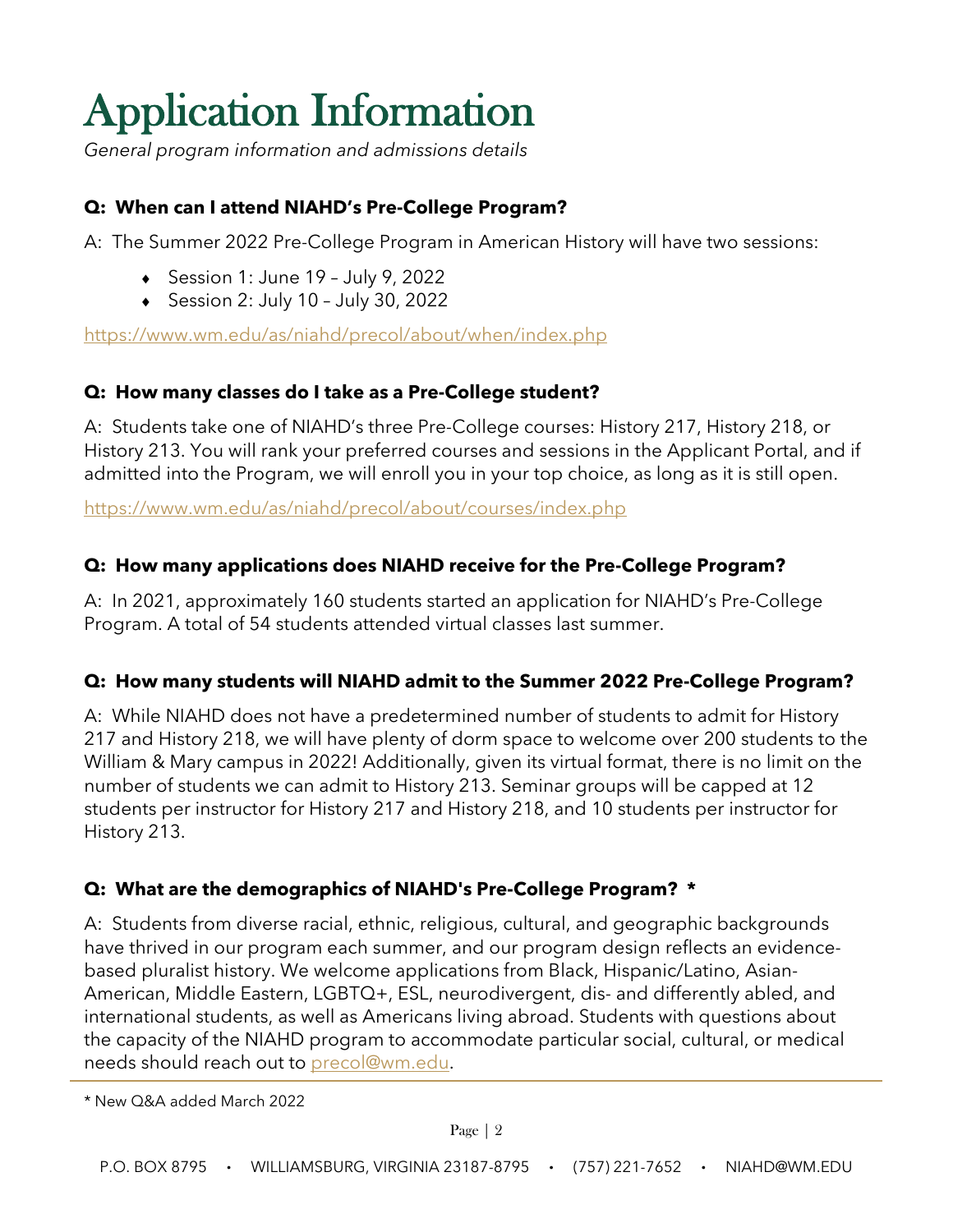### **Q: Do I need to have straight A's in high school to be a student in the Pre-College Program?**

A: No, you do not need to have straight A's in your high school classes!

We look for students who like history, who want to think critically about the places where historic events took place, and who are ready for the challenge of a college-level class. Pre-College students are people who want to know why dates of historic events and people are important. Students in NIAHD classes also like to question the meaning of the information that they read and that they hear at site visits.

Both the essay that you submit, and your letter of recommendation will help us learn about you as a student and as a person who wants to learn more than the basic information you find in a history textbook.

### **Q: What kind of essay should I submit?**

A: We would like you to submit an essay that you enjoyed writing for one of your high school classes, an essay that shows your writing ability, or an essay that one of your teachers really liked.

### **Q: Do I need a letter of recommendation?**

A: Yes, all students need to have a letter of recommendation as part of their application to the Pre-College Program. We want to have a letter of recommendation from a teacher (History, Government, or English) who can tell us about you as a student and comment on your capacity to thrive in the NIAHD setting to which your application pertains (residential or virtual).

Also, if you are an International Student who speaks English as your second language, we ask you to submit a second letter from a teacher who can tell us about your ability to read, write, and speak English in an English-only class.

<https://www.wm.edu/as/niahd/precol/apply-dates/index.php>

### **Q: How should I submit my official transcript?**

A: You must ask your school's transcript administrator to send your official transcript to NIAHD. Transcripts sent by students and parents are considered unofficial, which will also be true when you apply to college.

Your school's administrator may email a signed PDF of your official transcript to [precol@wm.edu.](mailto:precol@wm.edu) If your school uses a records management portal for official transcripts, please make sure that the invitation to view the transcript is sent to [precol@wm.edu,](mailto:precol@wm.edu) and not W&M's Office of Undergraduate Admissions or the Office of the Registrar.

Page | 3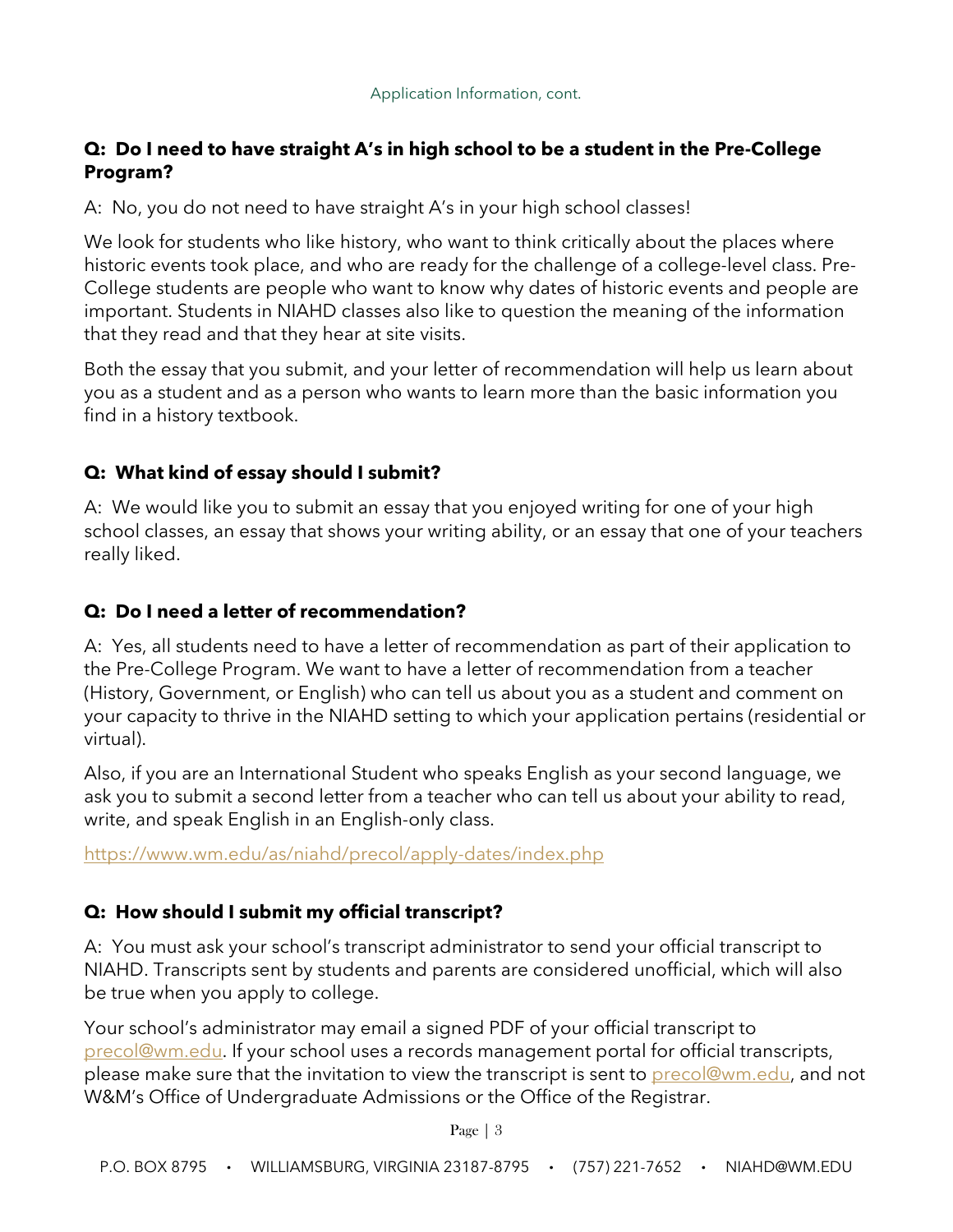### Application Information, cont.

We will also accept mailed official transcripts, signed and enclosed in a sealed envelope (stamped or signed on the opening), and sent directly from your administrator to:

| <b>US Postal Service Address</b> | <b>Shipping Address (UPS, FedEx, DHL, etc.)</b> |
|----------------------------------|-------------------------------------------------|
| <b>NIAHD</b>                     | <b>NIAHD</b>                                    |
| William & Mary                   | William & Mary                                  |
| P. O. Box 8795                   | James Blair Hall, Room 327                      |
| Williamsburg, VA 23187           | 250 James Blair Drive                           |
|                                  | Williamsburg, VA 23185                          |

<https://www.wm.edu/as/niahd/precol/apply-dates/index.php>

### **Q: Is the application process different if I am homeschooled?**

A: In addition to the online application, a letter of recommendation, and an official high school transcript, we want you to include results of standardized tests that you may have taken (PSAT, SAT, or AP exams) and official transcripts from any college courses you may have taken as part of your homeschooling curriculum.

<https://www.wm.edu/as/niahd/precol/apply-dates/index.php>

### **Q: When is my application due?**

A: There are a few dates to keep in mind for Summer 2022 Pre-College applications:

- ♦ Friday, 1 April 2022 Program Application Deadline for International Students applying for History 217 & History 218 in either Session 1 or 2
- ♦ Friday, 10 June\* 2022 Financial Assistance Application Deadline for Domestic Students interested in applying for assistance provided by NIAHD
- ◆ Friday, 10 June 2022 Program Application Deadline for Domestic Students applying for all Session 1 and Session 2 courses, and International Students applying for History 213

<https://www.wm.edu/as/niahd/precol/apply-dates/index.php>

### **Q: When will I know if I've been admitted?**

A: NIAHD will begin to send admissions decisions for completed Program Applications from both Domestic and International students in mid-February 2022.

International Students applying to History 217 and History 218 in either Session 1 or Session 2 will receive an admissions decision on or before Sunday, 1 May 2022.

<sup>\*</sup> Deadline extended from 1 May 2022 to 10 June 2022.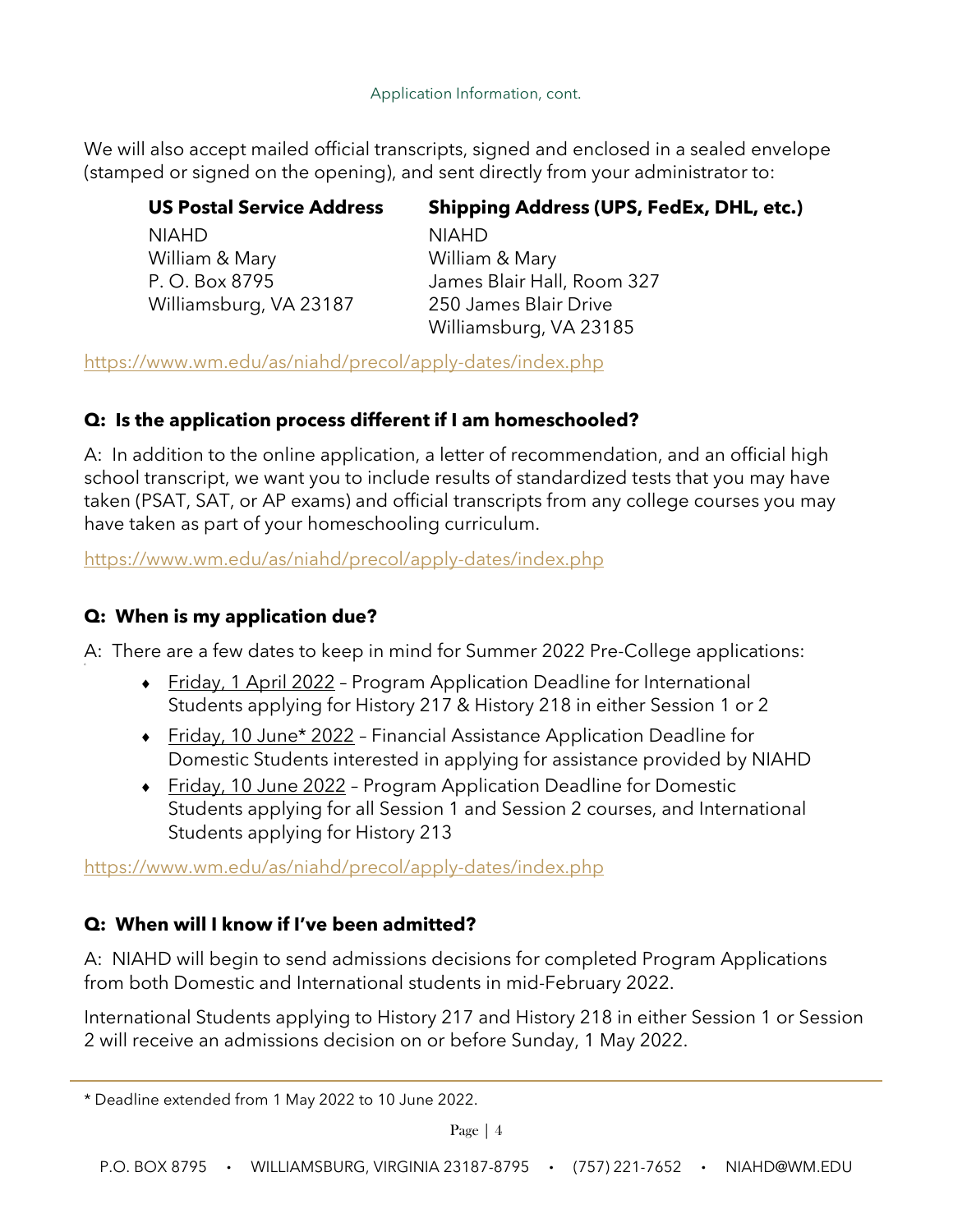Domestic Students applying for any course in either Session 1 or Session 2, and International Students applying to History 213 will receive an admissions decision on or before Saturday, 11 June 2022.

We will send admissions decisions on a rolling basis throughout the Spring semester until the dates above, or until the Program is full. We will let you know if any of the courses or sessions fill before these dates.

We do not read through your application packet until we have all your supporting documents: the online application indicating your primary session and course preference; your essay; your official high school transcript; letter (or letters) of recommendation; (and a TOEFL Report for International Students whose native language is not English).

Also, if you and your family submit a request for financial assistance, we will review your program application packet and your financial assistance application packet once all materials for both packets are received. We will have enough time to review your application and financial assistance request for any student who wants to attend Session 1.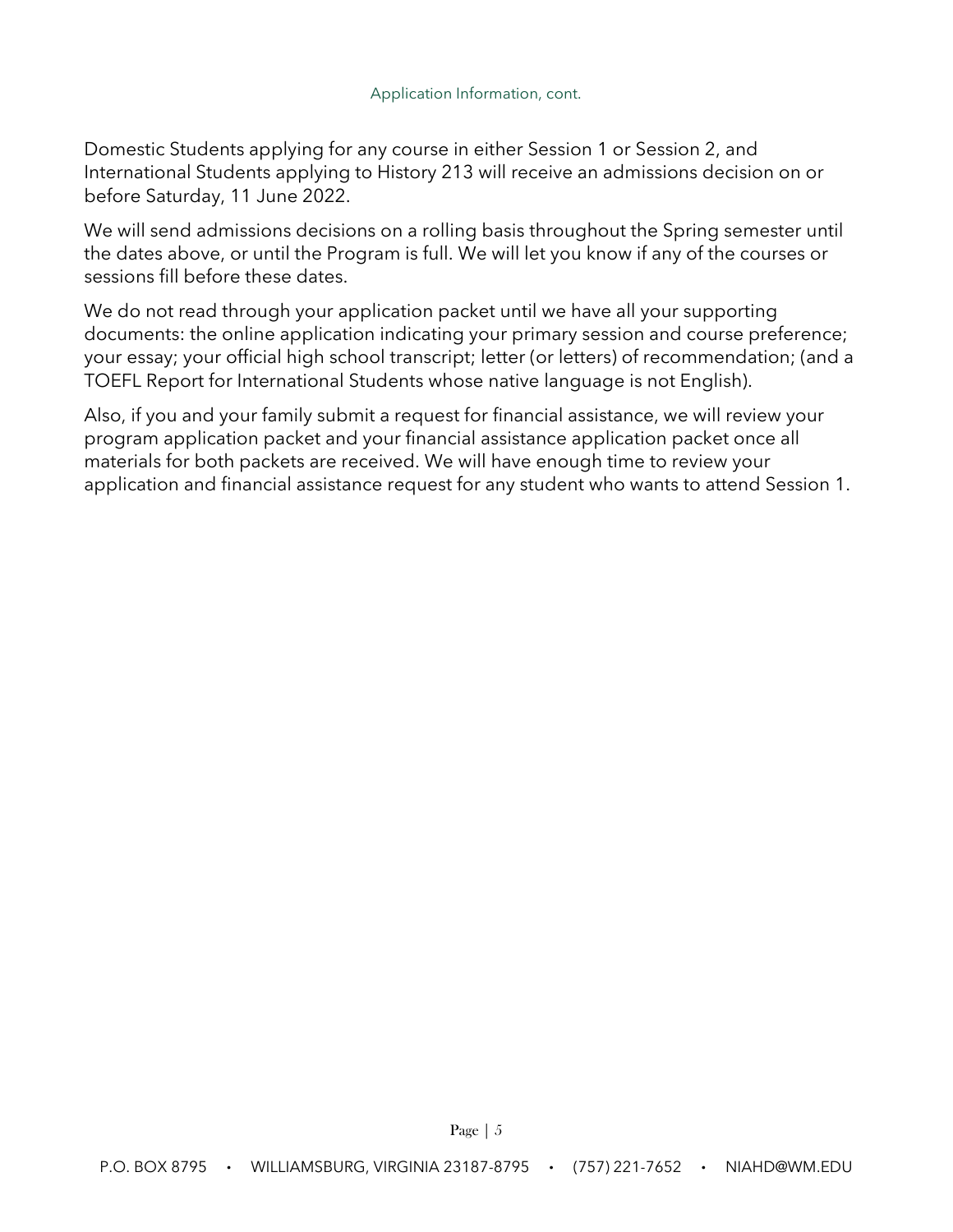# <span id="page-5-0"></span>**Program Costs**

*Information about tuition & fees*

### **Q: How much will it cost for me to be a Pre-College student?**

A: Here is a breakdown of the cost of the Summer 2022 Pre-College program:

### **History 217 and History 218 History 213**

♦ For Domestic Students  $\times$  \$4,700

- ♦ For all students regardless of citizenship  $\times$  \$2,400
- ♦ For International Students
	- $\checkmark$  \$4,900 (\$4,700 + \$200 admin fee)

<https://www.wm.edu/as/niahd/precol/finance/index.php>

### **Q: What is included in the program cost?**

A: For all students in History 217 or History 218, the program cost covers:

- ♦ Tuition and fees for 4 hours of transferable college credit
- ♦ Room and meals during the 3-week session
- ♦ Admission for all class-related site visits
- ♦ All required readings and course materials

For International Students in History 217 and History 218, the additional \$200 administrative fee covers:

- ♦ Immigration Paperwork
- ♦ Transportation between the airport or train station and campus on Move-In / Move-Out days

For all students in History 213, the program cost covers:

- ♦ Tuition and fees for 3 hours of transferable college credit
- ♦ Admission for all virtual tours
- ♦ All required readings and course materials

<https://www.wm.edu/as/niahd/precol/finance/index.php>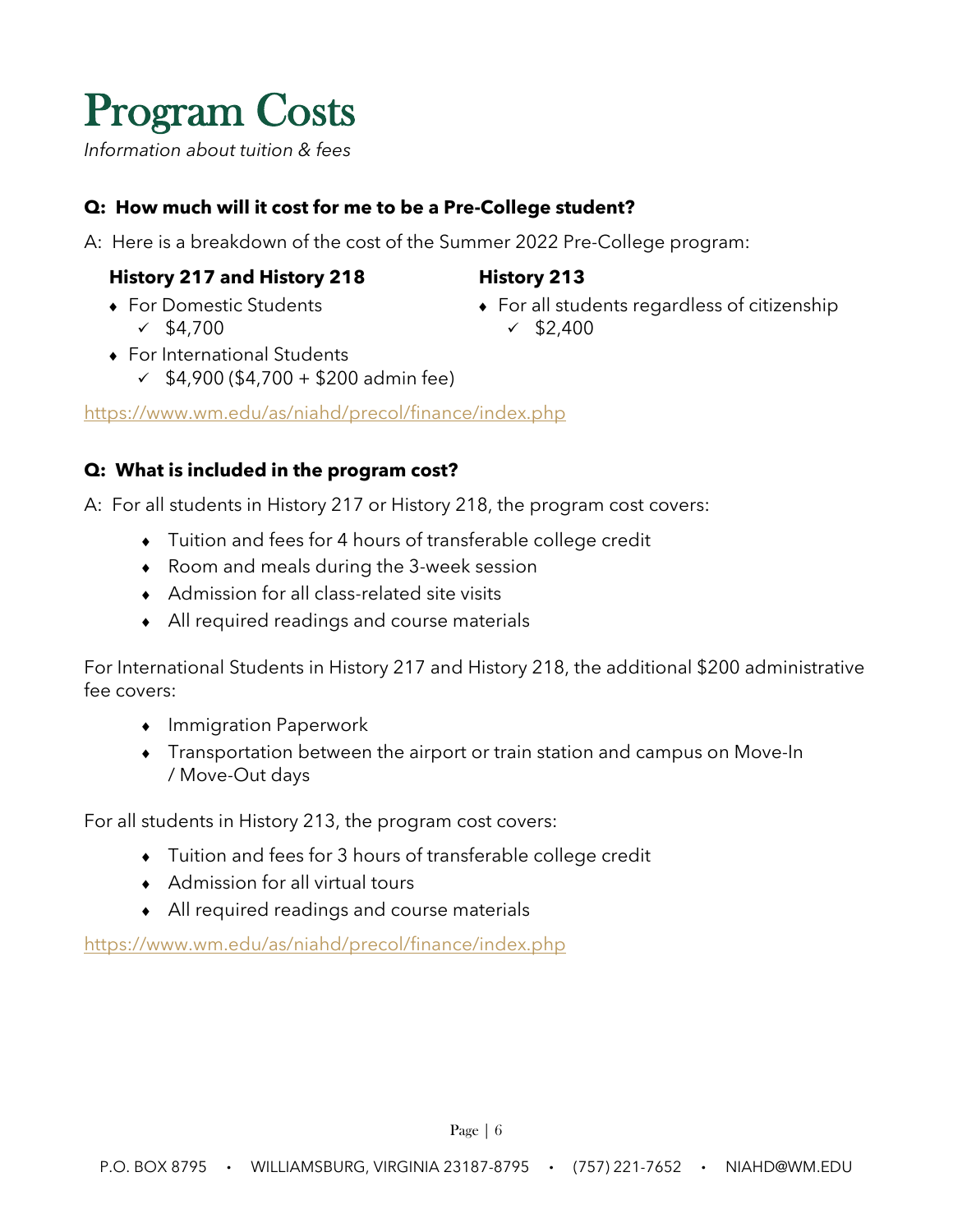### **Q: What expenses are not included in the Program Cost for History 217 and History 218?**

A: The program cost does not include:

- ♦ Transportation to or from William & Mary for Domestic Students
- ♦ Use of the laundry facilities in the dorm
- $\bullet$  Snacks and drinks
- ♦ Money for souvenirs

### **Q: How do I apply for Financial Assistance from NIAHD for the Pre-College Program?**

A: First, you do not need to use FAFSA, because financial assistance for the Pre-College program comes from NIAHD, not from William & Mary.

Please fill out the Financial Assistance Application found on NIAHD's Pre-College Program website and submit it directly to NIAHD with copies of your family's 2021 federal tax returns and your personal statement.

You can email your financial assistance request to NIAHD at **precol@wm.edu, or send us a** hard copy of the information through the mail:

| <b>US Postal Service Address</b> | <b>Shipping Address (UPS, FedEx, DHL, etc.)</b> |
|----------------------------------|-------------------------------------------------|
| <b>NIAHD</b>                     | <b>NIAHD</b>                                    |
| William & Mary                   | William & Mary                                  |
| P. O. Box 8795                   | James Blair Hall, Room 327                      |
| Williamsburg, VA 23187           | 250 James Blair Drive                           |
|                                  | Williamsburg, VA 23185                          |
|                                  |                                                 |

<https://www.wm.edu/as/niahd/precol/finance/assistance/index.php>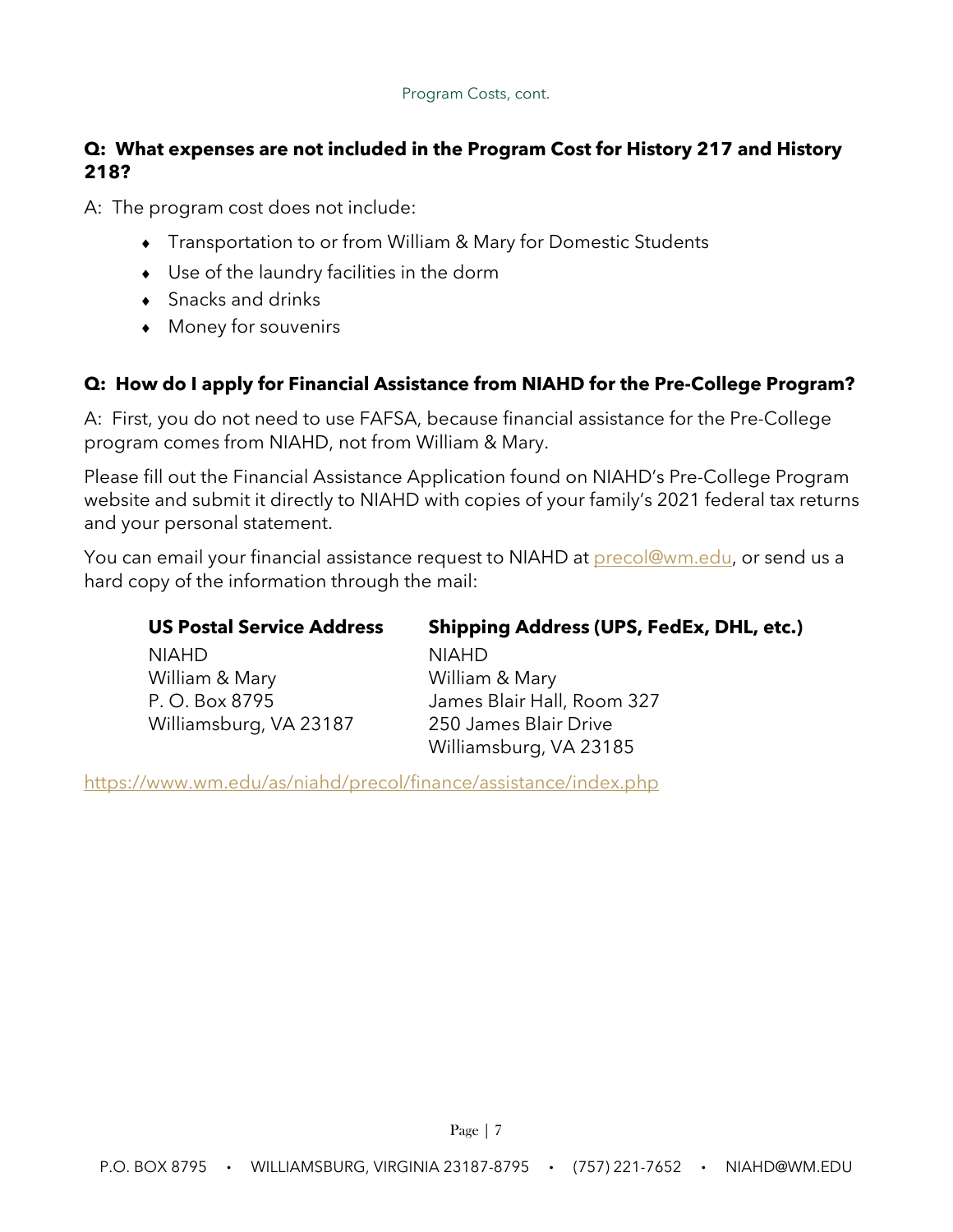# <span id="page-7-0"></span>**Course Information**

*Details about History 213, History 217, and History 218*

### **Q: What historic sites and museums will I visit during the Pre-College Program?**

A: We are working with colleagues at museums and historic sites to schedule this summer's site visits. Here is a list of confirmed site visits for each course in the Summer 2022 Pre-College Program:

- ♦ Historic Jamestowne
- ♦ Bacon's Castle
- ♦ Colonial Williamsburg
- ♦ Historic Christ Church
- ♦ Yorktown National Battlefield
- **History 217 History 218 History 213**
	- ♦ Colonial Williamsburg
	- ♦ James Madison's Montpelier
	- ♦ James Monroe's Highland
	- ♦ Fredericksburg & Spotsylvania National Battlefield Park
	- ♦ Fort Monroe National Monument

- ♦ Independence National Historical Park
- ♦ James Monroe's Highland
- ♦ Harriet Tubman National Historical Park

We will update our website as we confirm additional visits.

Also, our website includes a list of sites that History 217 and History 218 students in the Summer 2019 Program visited, and virtual sites that History 213 students in Summer 2021 visited.

<https://www.wm.edu/as/niahd/precol/about/courses/index.php>

### **Q: What assignments will I have during the program?**

A: NIAHD's Pre-College students do not take quizzes or exams!

There will be a reading assignment (40 to 60 pages) to complete before each site visit. The readings will include information about the places you will visit, primary documents, maps, images of material objects, portraits of people, and articles written by historians, architectural historians, curators, and archaeologists. You will also listen to podcasts before several site visits.

You will have 3 written assignments that give you a chance to share your ideas and opinions about historic events and people. Your instructor will talk about each week's assignment during your seminar, provide feedback on your writing, and meet with you during office hours to answer questions as you work on the assignments and gain confidence in your ability to write at the college level.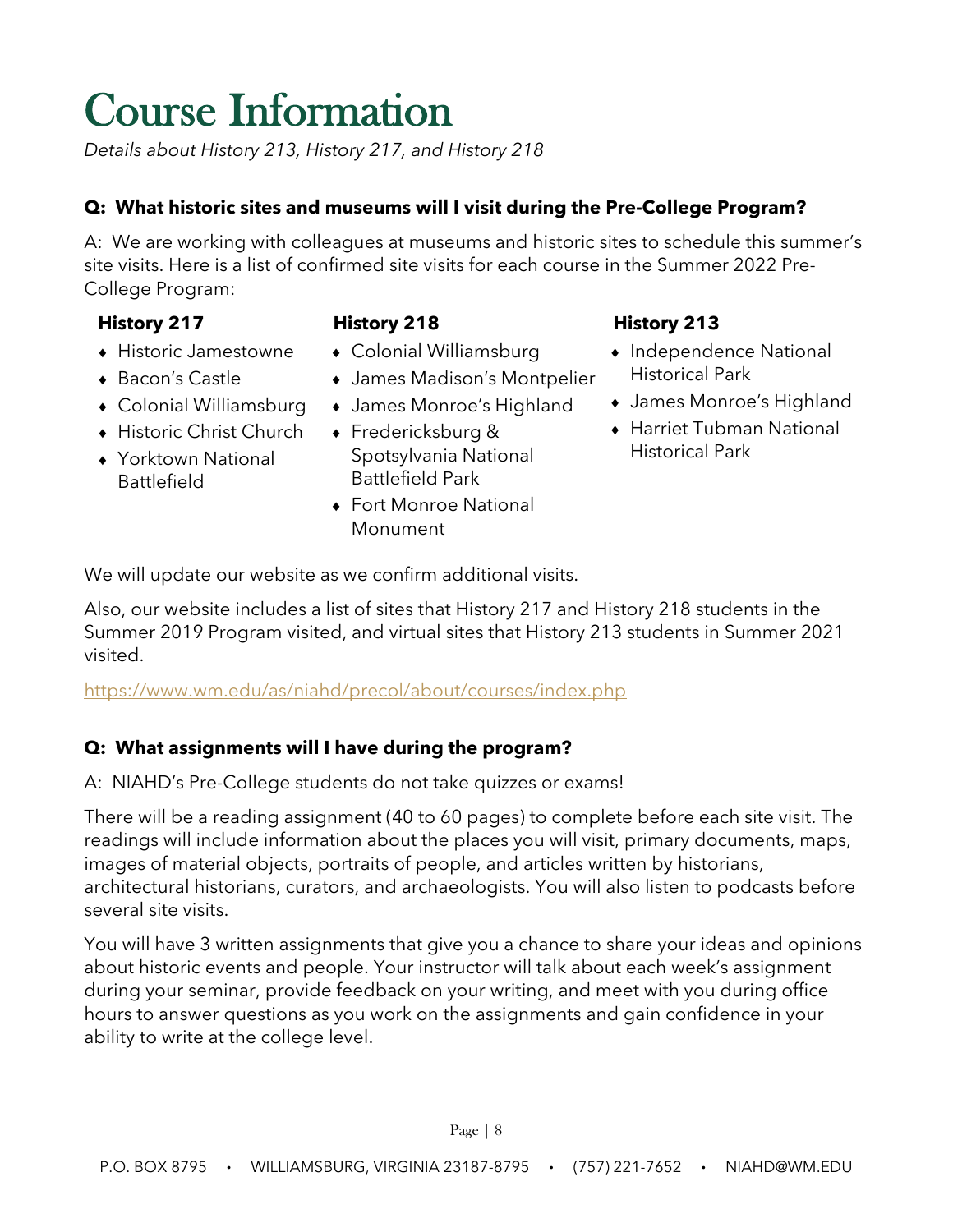### **Q: Will I receive a letter grade at the end of the program?**

A: Yes, you will receive a letter grade at the end of the Pre-College Program and earn transferable college credit for your work.

When you apply to college, you will be able to send a transcript from William & Mary which will include the title of your class and the grade that you received. This is a great way to let schools know that you are ready to do college work!

### **Q: Will NIAHD's Pre-College classes be the same as my AP US History class?**

A: NIAHD's Pre-College classes are not a repeat of AP US History; we challenge students to think deeply about the places where historic events took place, and to analyze primary source material.

Site visits are what make a NIAHD class different than other summer history programs! Going to places where history happened makes people and problems from the past real, human, and complex. You can see locations we've visited virtually and in-person in the past on our Summer Courses section on our website.

<https://www.wm.edu/as/niahd/precol/about/courses/index.php>

Students in History 213 will have virtual site visits, seminar discussions, and writing workshops.

Students in History 217 and History 218 will have an in-person site visit and a seminar discussion each day.

Finally, in our courses you will complete college-level readings and written assignments as you earn transferable college credit for your work.

### **Q: Will I get to play Jeopardy this year?**

A: Yes, always. Jeopardy, another Pre-College tradition, will be on Thursday afternoon during the last week of each session. Your clues will cover a variety of topics from your readings and site visits.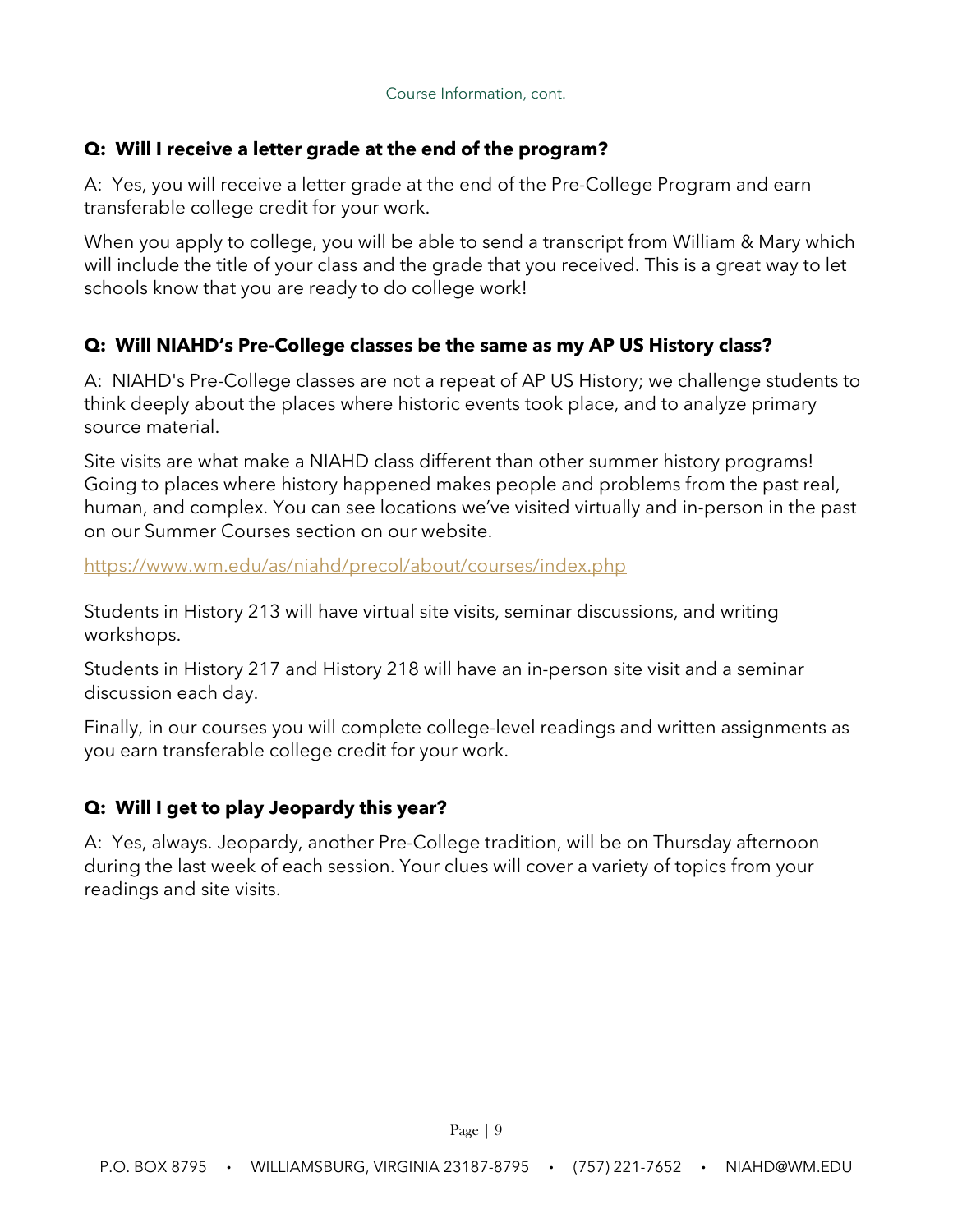# <span id="page-9-0"></span>**Summer Program Logistics**

*Travel, health & safety, dorm life, extracurricular activities (and more!)*

### **Q: How can I get to William & Mary if I travel to campus by myself?**

A: NIAHD offers transportation from the Richmond International Airport (RIC) and the Newport News / Williamsburg International Airport (PHF) to W&M for a fee. In 2022, NIAHD's transportation fee for a one-way trip to or from RIC is \$20, and the transportation fee is \$12 one-way to or from PHF.

NIAHD offers transportation to and from the Williamsburg Train & Bus Station (WBG) at no charge.

### **Q: Where will I stay during the Pre-College program?**

A: NIAHD's Pre-College students will live in one of the air-conditioned dorms in the Bryan Complex on William & Mary's Old Campus during the 3-week Pre-College program. The dorms in the Bryan Complex are named after five of William & Mary's presidents. The Bryan Complex is near Zable Stadium and the Sadler Center where students will eat.

Residential Program Assistants (RPAs) will live in the dorms with the students. Many of the RPA applicants for Summer 2022 were Pre-College students and are excited to have the opportunity to help this summer's students get the most out of their time at W&M, both in terms of academics and in terms of college life. RPAs help students adjust to living on the W&M campus, assist Instructors as needed during site visits, plan weekend get-togethers, and answer questions about life as an undergraduate.

[https://www.wm.edu/offices/residencelife/oncampus/residencehalls/upperlevel/bryan/inde](https://www.wm.edu/offices/residencelife/oncampus/residencehalls/upperlevel/bryan/index.php) [x.php\\*](https://www.wm.edu/offices/residencelife/oncampus/residencehalls/upperlevel/bryan/index.php)

### **Q: Can I bring a car to William & Mary to use during the Pre-College Program?**

A: No, Pre-College students are not permitted to have a vehicle during their 3-week session on campus.

### **Q: What are some of the things that I can do on the weekends?**

A: Pre-College students can spend Saturday mornings working at an archaeological excavation in nearby Gloucester County. Dr. David Brown, the co-director of the Fairfield Foundation and a NIAHD Instructor during the academic year, will introduce you to historical archaeology and help you learn how to excavate at the site of Fairfield, a late 17thcentury plantation house. For information about Fairfield, please see [https://fairfieldfoundation.org](https://fairfieldfoundation.org/)

<sup>\*</sup> HTML link to Bryan Complex floorplans and amenities added.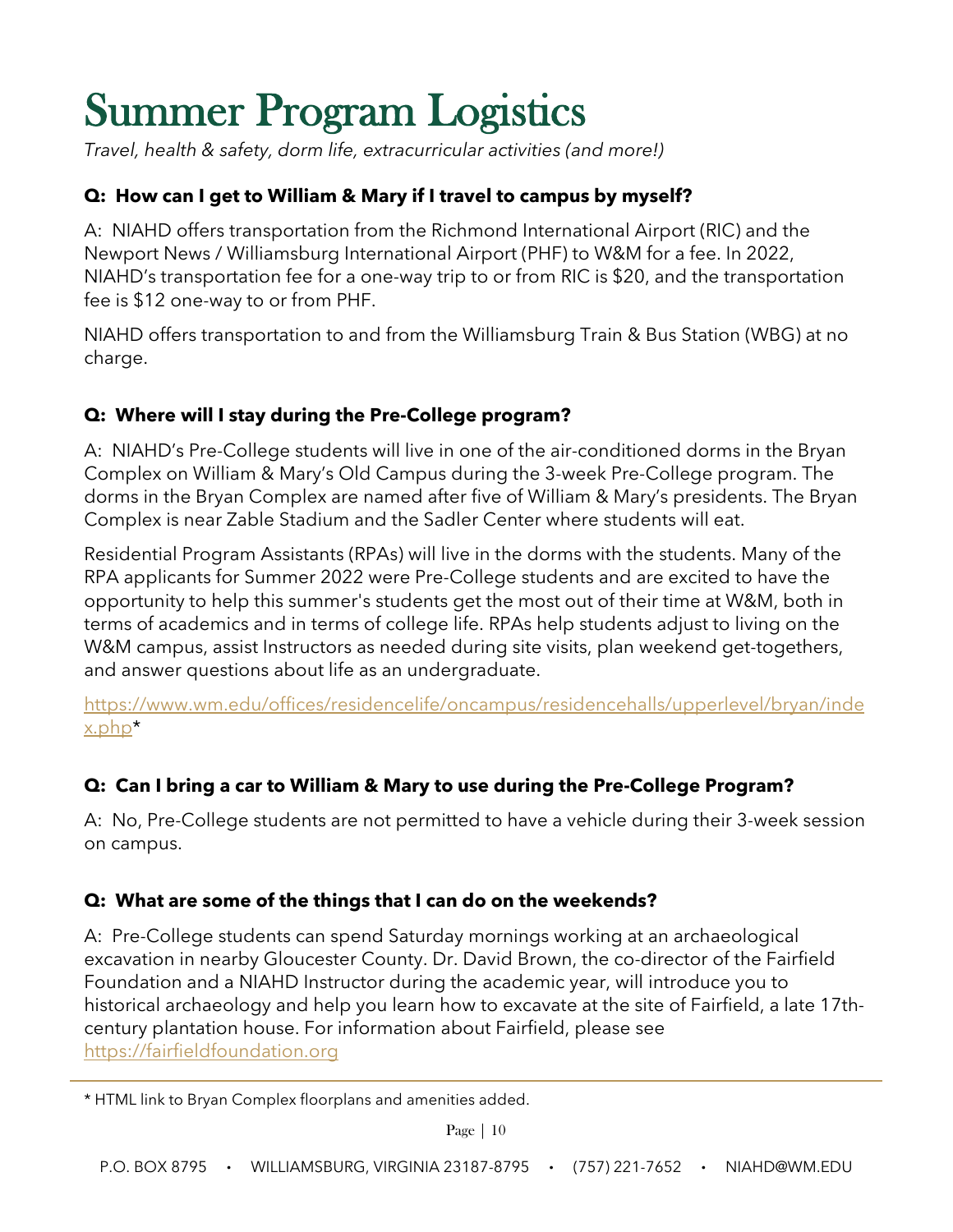Weekends are also a time when you can explore Colonial Williamsburg with friends or get a meal at a local restaurant. RPAs will organize get togethers, trips to Target to get items (left at home, lost, or broken), movie nights, cookouts in the courtyard at the Bryan Complex, and trips to get ice cream.

### **Q: Can I visit with family members if they are in Williamsburg?**

A: Yes, on the weekends you can spend time with members of your family if they travel to or live near Williamsburg! Please make sure that your parent or guardian contacts Maggie Henson [\(precol@wm.edu,](mailto:precol@wm.edu) 757-221-7652) in the NIAHD office at least 24 hours ahead of their visit to confirm the day and time of their visit and how long you will be with them.

*Please note, family and friends of NIAHD students may not spend time in the dorms during the program, except to assist their student during Move-In and Move-Out Days.*\*

### **Q: Can I receive mail and packages?**

A: Yes, let your family and friends know that you can receive mail and packages during the program! Please, ask them to send all letters and packages to the NIAHD Office, and one of the RPAs will deliver letters and packages to the dorms each weekday.

### **Q: Any special plans for the 4th of July during Session 1?**

A: Students in the First Session will not have class on the 4th of July so they can attend programs and presentations at Colonial Williamsburg. RPAs will schedule a time for everyone to watch *1776*, a NIAHD tradition, enjoy a cookout, and walk to Colonial Williamsburg for fireworks.

If you are a student in the Second Session, you will also have a weekday when you can explore Colonial Williamsburg, watch *1776*, enjoy a cookout in the courtyard in the Bryan Complex, and find out what other activities your RPAs have planned for the day.

### **Q: Will I be able to find food to eat in the dining hall if I have food allergies / keep kosher or halal / am a vegetarian or vegan?**

A: Yes! The dining hall in the Sadler Center will have a range of food choices at breakfast, lunch, and dinner that can meet students' dietary restrictions and choices. We will work with any student before the program starts to convey any necessary information to members of the Dining Services staff.

<sup>\*</sup> Note added regarding dorm visitation.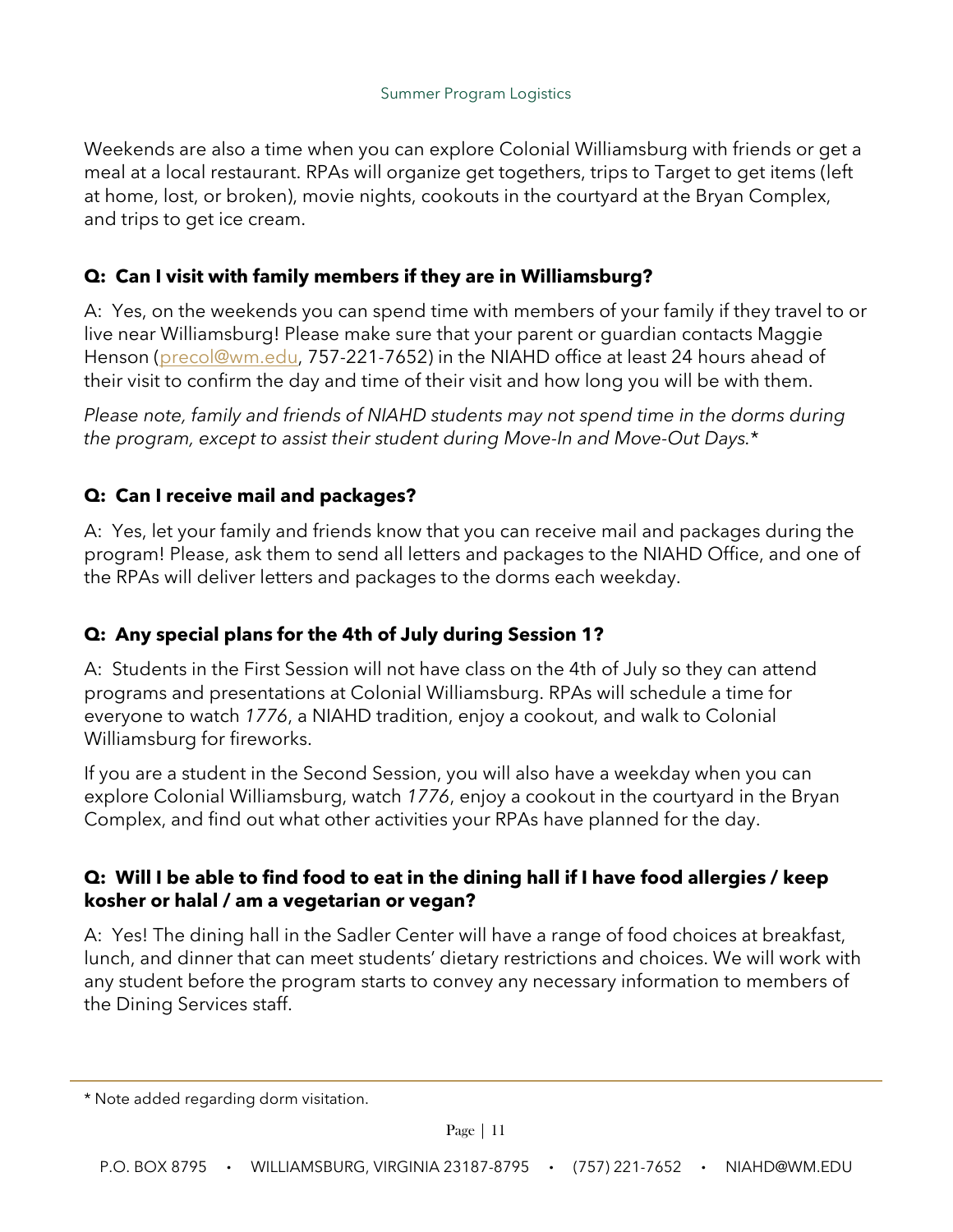If you have severe food allergies, please include this information on the Roommate Questionnaire so we can help you avoid allergens in your dorm room.

Each dorm in the Bryan Complex has a communal kitchen with a full-size refrigerator. The kitchens, however, do not include cooking utensils, bowls, or pans which will limit what you can cook.

### **Q: What is NIAHD's COVID-19 Policy?**

A: As an academic program at William & Mary, NIAHD follows all of the University's guidelines and requirements regarding COVID-19, in-person instruction, and campus life.

This spring, NIAHD will work with the Arts & Sciences Summer Coordinator, the Office of Residence Life, and Dining Services as we make plans for the summer. We will share any updates to William & Mary's COVID policies with you as soon as they are available.

Also, we will obtain details regarding COVID requirements from each of the sites that the students will visit and confirm these requirements before Pre-College students arrive on campus.

### **Q: Can you tell me about W&M's Neurodiversity Initiative and any accommodations that may be available to students who need them? \***

A: The primary goals of W&M's Neurodiversity Initiative are 1) ensuring that students with neurological differences including autism (including the earlier descriptors of Asperger's and PDD-NOS), OCD, ADHD, Tourette's, dyslexia, etc., are comfortable and successful at W&M and 2) working with faculty and staff to make classes neurodiverse-friendly.

Two helpful sources on the NI website are the "Hidden Rules for Office Hours" and the "Hidden Rules for Lecture Classes":

<https://www.wm.edu/sites/neurodiversity/resources/forstudents/index.php> and

<https://www.wm.edu/sites/neurodiversity/about/index.php>

Additionally, W&M's Student Accessibility Services helps students acquire necessary accommodations for their classes and residence life, including summer session Non-Degree Seeking students (or NDS, as NIAHD's Pre-College Program students are categorized). SAS will begin working with incoming students after 15 May 2022, to determine if accommodations might be appropriate, and students can email them directly at [sas@wm.edu](mailto:sas@wm.edu) for assistance with that process.

[https://www.wm.edu/offices/deanofstudents/services/studentaccessibilityservices/index.ph](https://www.wm.edu/offices/deanofstudents/services/studentaccessibilityservices/index.php) [p](https://www.wm.edu/offices/deanofstudents/services/studentaccessibilityservices/index.php)

<sup>\*</sup> New Q&A added March 2022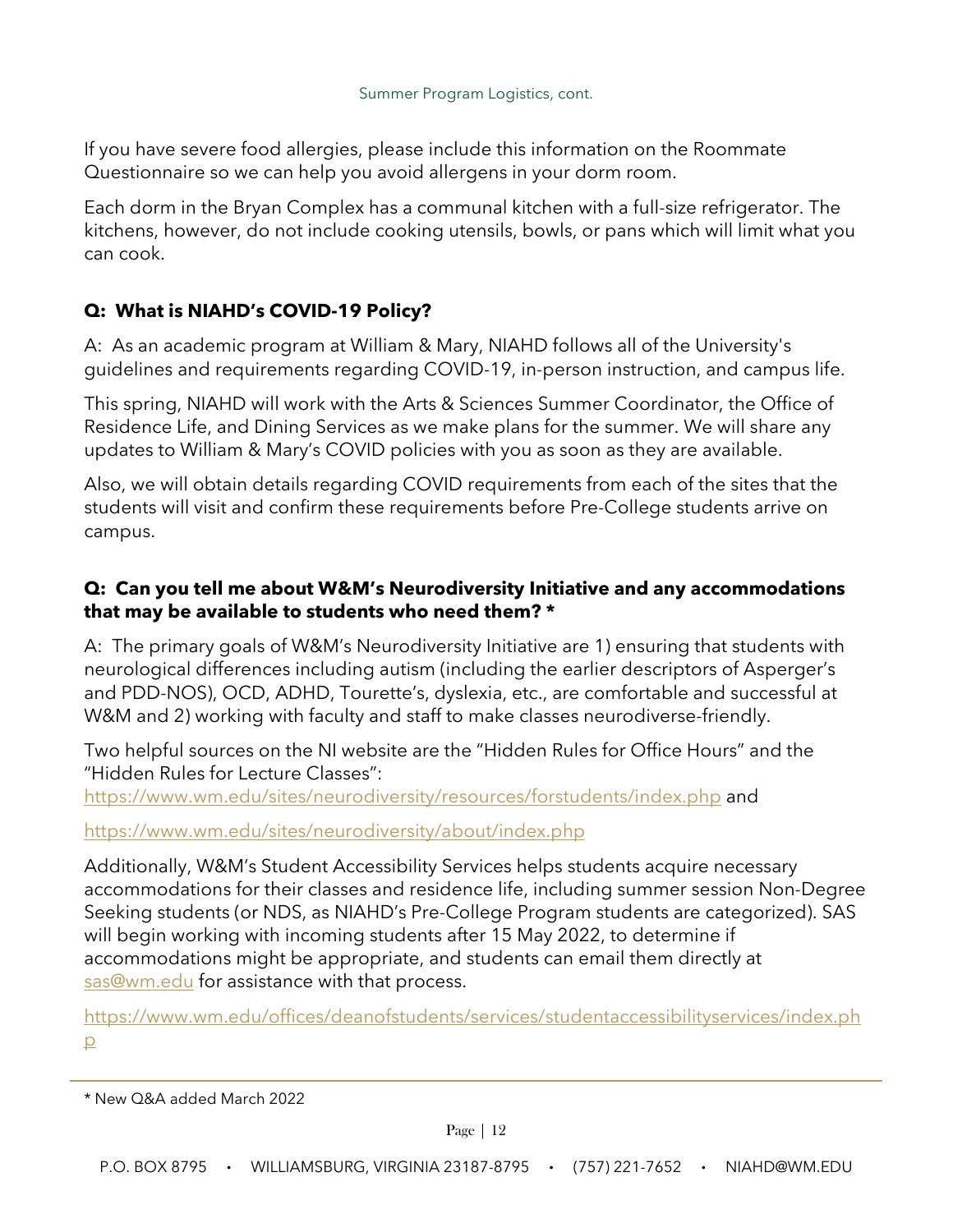### **Q: Will I be able to keep up my training / fitness schedule? \***

A:Students may exercise and train during their free time. Students will have time in the evenings and weekends to run and participate in pick-up games of soccer or ultimate Frisbee in the Sunken Garden. During the week, students will NOT have time to train in the mornings before leaving for a site visit.

Students are allowed to run on the main campus or in Colonial Williamsburg using the buddy system – groups of 3 or more. While Williamsburg is a relatively safe community, the safety and well-being of our students is our chief concern, and NIAHD will not grant any exceptions to the buddy system.

### **Q: I play a musical instrument; will there be time for me to practice? \***

A: If your instrument is portable, you may bring it with you, and use your free time in the evenings and on weekends to practice your instrument.

### **Q: I want to apply to William & Mary. Can I meet with a member of the Admissions Office while I am attending the program? \***

A: Yes! Students will have some time – typically in the late afternoons – to meet with an Admissions Officer. Students are required to set up interviews online using the Admissions website several weeks in advance. Interviews are only available for rising seniors.

Please keep in mind that students will not be excused from class to attend an interview. Additionally, some site visits will last all day and students will not return to campus until after the Admissions Office has closed. The NIAHD office staff is happy to work with students prior to their arrival and help you set up the best date/time to meet with an Admissions Officer. We strongly recommend that you contact the NIAHD office via phone or email before making any arrangements with Admissions.

Additionally, NIAHD invites an admissions representative to come and speak with all of our students at the end of the program. This would not take the place of an admissions interview, but it is still a great opportunity for students to ask questions about applying to W&M specifically and applying to college in general.

*Important: Admission to NIAHD's Pre-College Program in American History does not imply or guarantee acceptance into the undergraduate program at William & Mary.*

<sup>\*</sup> New Q&A's added March 2022